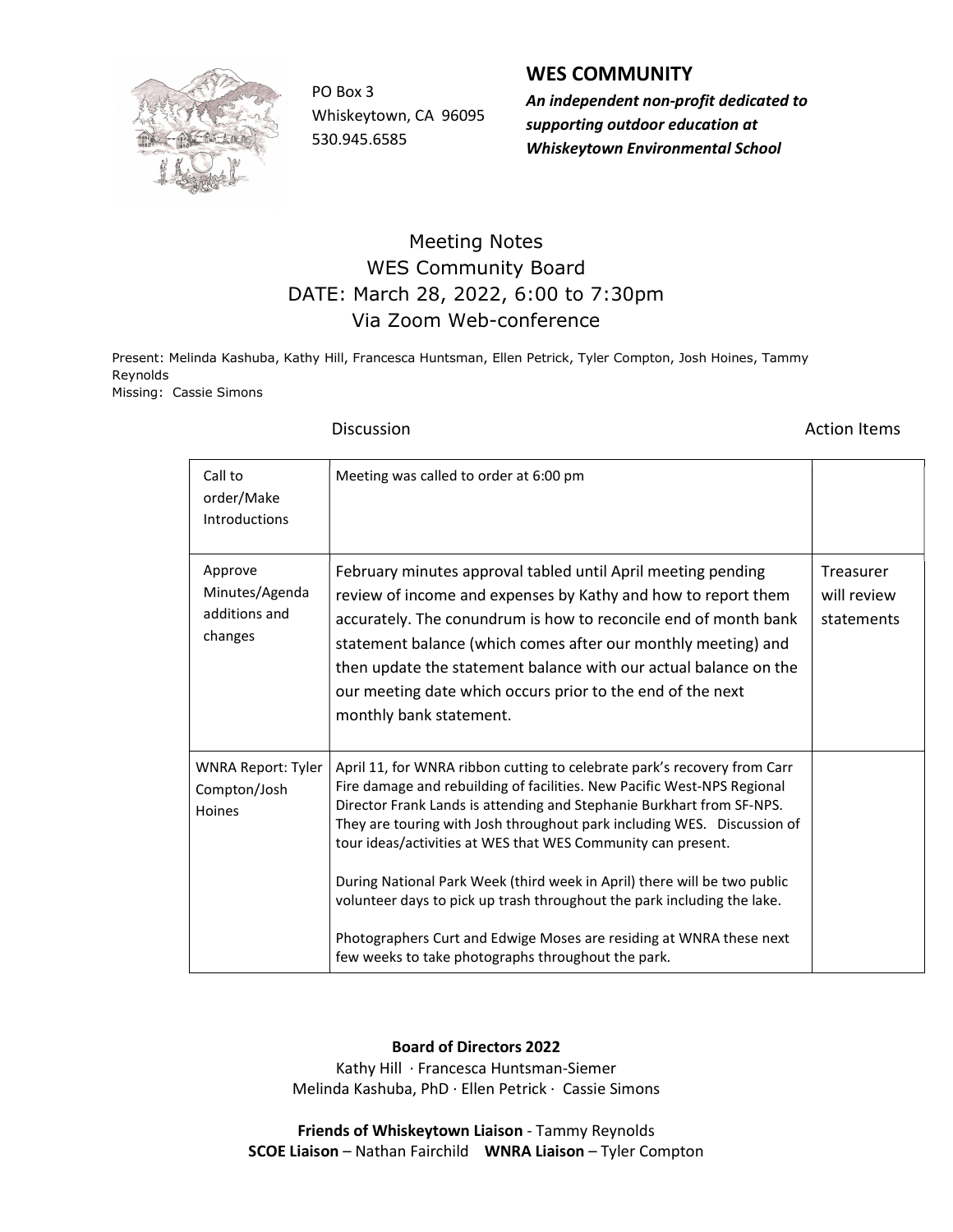| <b>SCOE Update:</b><br>Nathan Fairchild                | Field Labs commence 3-29-2022, studying erosion. Spring dates are full,<br>schools coming from a 5-county area. Summer program most probably<br>will get the go ahead from SCOE run by Project Share during four weeks in<br>July-August.                                                                                                                                                                                |  |
|--------------------------------------------------------|--------------------------------------------------------------------------------------------------------------------------------------------------------------------------------------------------------------------------------------------------------------------------------------------------------------------------------------------------------------------------------------------------------------------------|--|
| Friends of<br>Whiskeytown<br>Update: Tammy<br>Reynolds | Still working on Diamonds in the Rough "glamping event"<br>scheduled for June 4 <sup>th</sup> . Tammy out of town with ill family member<br>so this may postpone the Diamonds in the Rough event. President<br>Don Reynolds wrote grant which may allow FOW to hire someone<br>to write grants.                                                                                                                          |  |
| Treasurer's<br>Report:<br>Kathy Hill                   | Bank Balance at last meeting: \$46,099.58<br>Income:<br>\$759.84 from Facebook birthday fundraiser & online<br>donations<br>Expenses:<br>\$11,463.12 for liability insurance, campaign consultant &<br>WES rebuild planning meeting with engineers.<br>Bank Balance as of today, 3-28-2022: \$35,396.30<br>Current accounting system is cash accounting. Our<br>bookkeeper is evaluating a switch to accrual accounting. |  |
| <b>ON-GOING</b><br><b>BUSINESS</b>                     |                                                                                                                                                                                                                                                                                                                                                                                                                          |  |
| Capital Campaign<br>Progress                           | We have meet with K-2, Sierra Pacific and Community Foundation<br>K-2/Daniel Knott: grant writers will look for grants for us but<br>limited by getting grants to expend monies on federal land.                                                                                                                                                                                                                         |  |
|                                                        | Community Foundation of the North State has about \$200,000 left<br>from Carr Fire funds. Invitation to apply for funds facilitated by<br>Jake Mangas and Gordon Flinn. Melinda presented a 3-page<br>outline to foundation last week requesting these funds. Decision<br>will be forthcoming after May 11 <sup>th</sup> .                                                                                               |  |
|                                                        |                                                                                                                                                                                                                                                                                                                                                                                                                          |  |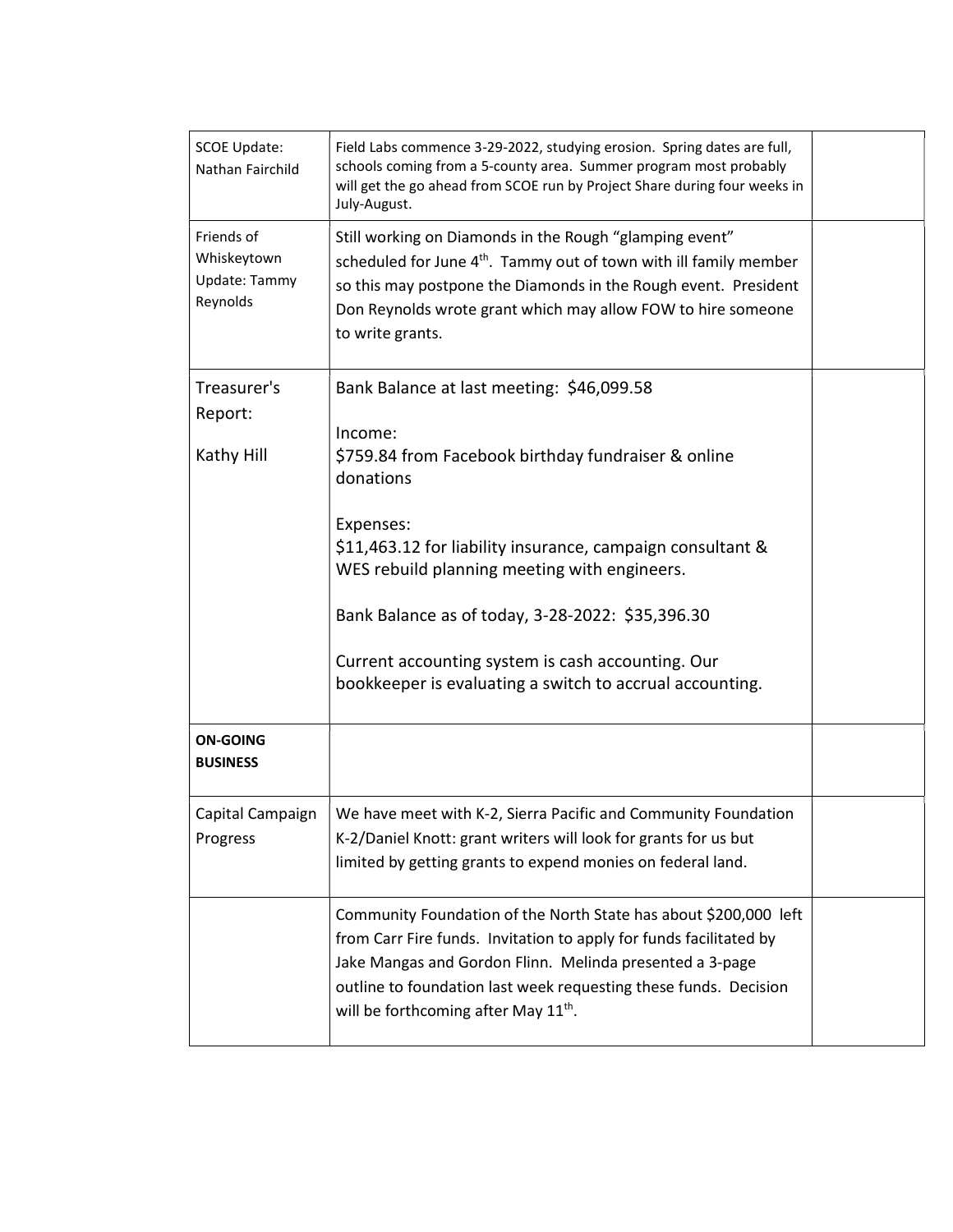|                                         | Sierra Pacific fund request was submitted by Melinda, we still have<br>no decision. Request was for \$2 million. We may not get a decision<br>until 2 <sup>nd</sup> fiscal quarter.                                                                                                                                                                                                                                                                                                                                                                                                                                                                                                                                                                                                                                                                                                                                                                                                                                                                                                     |                            |
|-----------------------------------------|-----------------------------------------------------------------------------------------------------------------------------------------------------------------------------------------------------------------------------------------------------------------------------------------------------------------------------------------------------------------------------------------------------------------------------------------------------------------------------------------------------------------------------------------------------------------------------------------------------------------------------------------------------------------------------------------------------------------------------------------------------------------------------------------------------------------------------------------------------------------------------------------------------------------------------------------------------------------------------------------------------------------------------------------------------------------------------------------|----------------------------|
|                                         | Communications Committee: Tammy is directing. Group is<br>working on a theme for the capital campaign. Work continues on<br>logo and branding for capital campaign.                                                                                                                                                                                                                                                                                                                                                                                                                                                                                                                                                                                                                                                                                                                                                                                                                                                                                                                     |                            |
| Jennifer Perrow<br>Consulting           | Jennifer will reduce her invoices to us until the capital campaign<br>solidifies a direction.                                                                                                                                                                                                                                                                                                                                                                                                                                                                                                                                                                                                                                                                                                                                                                                                                                                                                                                                                                                           |                            |
| Planning<br>Meetings for WES<br>rebuild | March 11 <sup>th</sup> meeting at WES: Focus of meeting for engineers is the<br>watershed and the retaining wall by Hatcher Hall before any direction on<br>school reopening can commence. Also focused on cabins, refurbish or<br>bring in portables. Also discussed need to address infrastructure repairs<br>and/or updates.<br>Josh H. at NPS felt meeting was very productive in terms of providing<br>impetus and clarifying what steps need to take place next for the rebuild.<br>Lisa Alliger/Jacobs wants Safety and BAER report, also wants the<br>hydrology data from Paige Boulder Creek. To have a geomorphologist at<br>Jacobs to look at all this information. Goal is to determine what<br>engineering solutions can be developed.<br>Nate: Dan Ostrowski from SCOE/Director of Facilities did research and<br>found out that SCOE can spend money on non-SCOE facilities. Will need<br>approval from SCOE board. NPS will prepare a package to submit to<br>SCOE.<br>Bylaws: Need to be signed by board members to reflect the changes.<br>Francesca will coordinate. | Josh Hoines<br>Josh Hoines |
| <b>New Business</b>                     |                                                                                                                                                                                                                                                                                                                                                                                                                                                                                                                                                                                                                                                                                                                                                                                                                                                                                                                                                                                                                                                                                         |                            |
| Insurance                               | Changed insurance providers from George Peterson Insurance, changed<br>to Armar Insurance in Yreka. They are the local representatives of<br>Nonprofit Insurance Association of California (NIAC). We obtained more<br>insurance (Director's and Officers, Liability, and Liability for Autos<br>operated for WESC events) for about the same amount of money paid to<br>George Peterson Insurance.                                                                                                                                                                                                                                                                                                                                                                                                                                                                                                                                                                                                                                                                                     |                            |